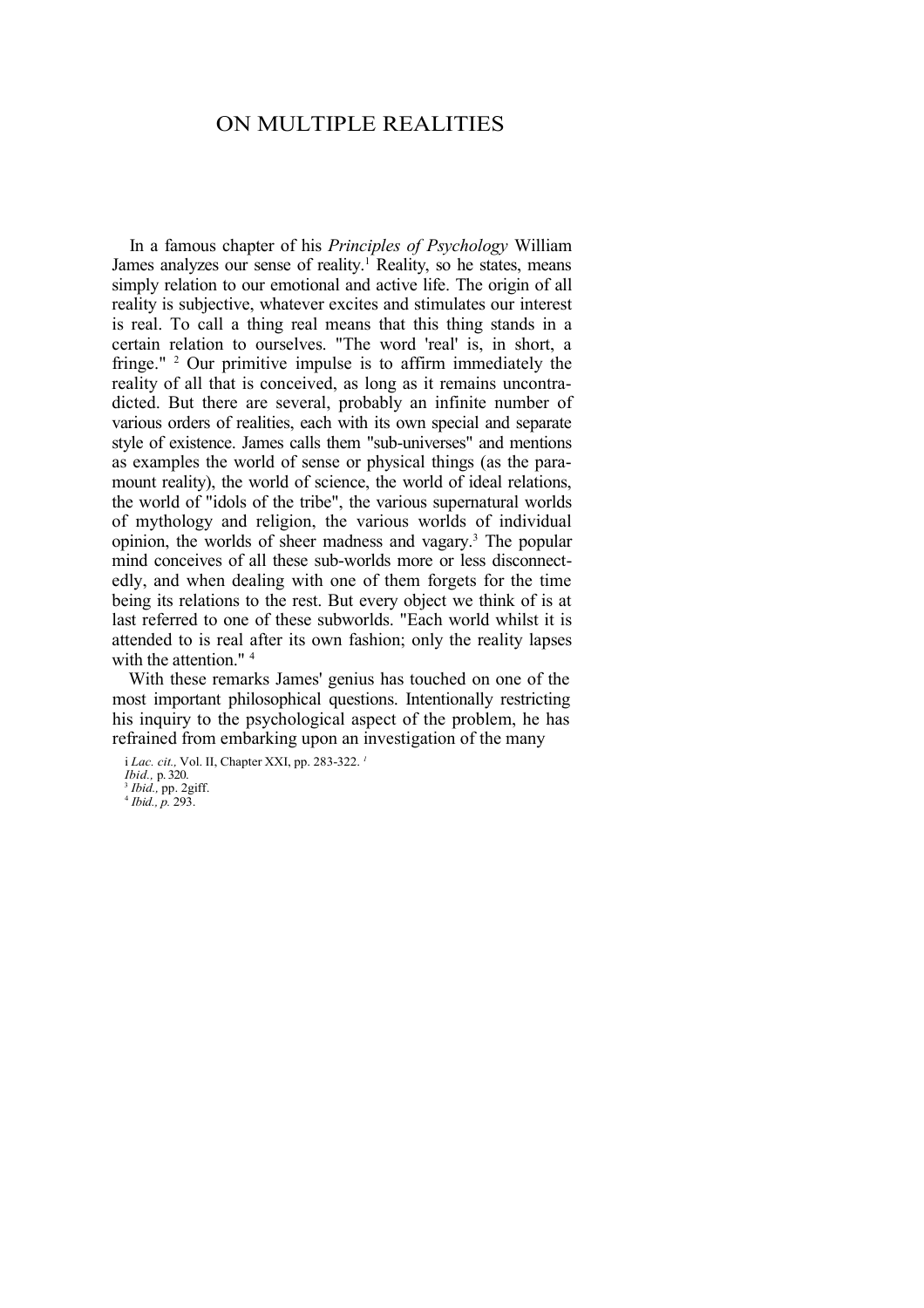implications involved. The following considerations, fragmentary . as they are, attempt to outline a first approach to some of them with the special aim of clarifying the relationship between the reality of the world of daily life and that of theoretical, scientific contemplation.

#### I. THE REALITY OF THE WORLD OF DAIL Y LIFE

### *i) The natural attitude of daily life and its pragmatic motive*

We begin with an analysis of the world of daily life which the wide-awake, grown-up man who acts in it and upon it amidst his fellow-men experiences within the natural attitude as a reality.

"World of daily life" shall mean the intersubjective world which existed long before our birth, experienced and interpreted by Others, our predecessors, as an organized world. Now it is given to our experience and interpretation. All interpretation of this world is based upon a stock of previous experiences of it, our own experiences and those handed down to us by our parents and teachers, which in the form of "knowledge at hand" function as a . : scheme of reference.

To this stock of experiences at hand belongs our knowledge that the world we live in is a world of well circumscribed objects with definite qualities, objects among which we move, which resist us and upon which we may act. To the natural attitude the world is n6t and never has been a mere aggregate of colored spots, incoherent noises, centers of warmth and cold. Philosophical or psychological analysis of the constitution of our experiences may afterwards, retrospectively, describe how elements of this world affect our senses, how we passively perceive them in an indistinct and confused way, how by active apperception our mind singles out certain features from the perceptional field, conceiving them as well delineated things which stand out over against a more or less unarticulated background or horizon. The natural attitude does not know these problems. To it the world is from the outset not the private world of the single individual but an intersubjective world, common to all of us, in which we have not a theoretical but an eminently practical interest. The world

of everyday life is the scene and also the object of our actions and interactions. We have to dominate it and we have to change it in order to realize the purposes which we pursue within it among our fellow-men. We work and operate not only within but upon the world. Our bodily movements - kinaesthetic, locomotive, operative - gear, so to speak, into the world, modifying or changing its objects and their mutual relationships. On the other hand, these objects offer resistance to our acts which we have either to overcome or to which we have to yield. Thus, it may be correctly said that a pragmatic motive governs our natural attitude toward the world of daily life. World, in this sense, is something that we have to modify by our actions or that modifies our actions.

## *2) The manifestations of man's spontaneous life in the outer world and some of its forms*

But what has to be understood under the term "action" just used? How does man with the natural attitude experience his own "actions" within and upon the world? Obviously, "actions" are manifestations of man's spontaneous life. But neither does he experience all such manifestations as actions nor does he experience all of his actions as bringing about changes in the outer world. Unfortunately the different forms of all these experiences are not clearly distinguished in present philosophical thought and, therefore, no generally accepted terminology exists.

In vain would we look for help to modern behaviorism and its distinction between overt and covert behavior, to which categories a third, that of subovert behavior, has sometimes been added in order to characterize the manifestation of spontaneity in acts of speech. It is not our aim here to criticise the basic fallacy of the behavioristic point of view or to discuss the inadequacy and inconsistency of the trichotomy just mentioned. For our purpose it suffices to show that the behavioristic interpretation of spontaneity can contribute nothing to the question we are concerned with, namely, how the different forms of spontaneity are experienced by the mind in which they originate. At its best, behaviorism is a scheme of reference useful to the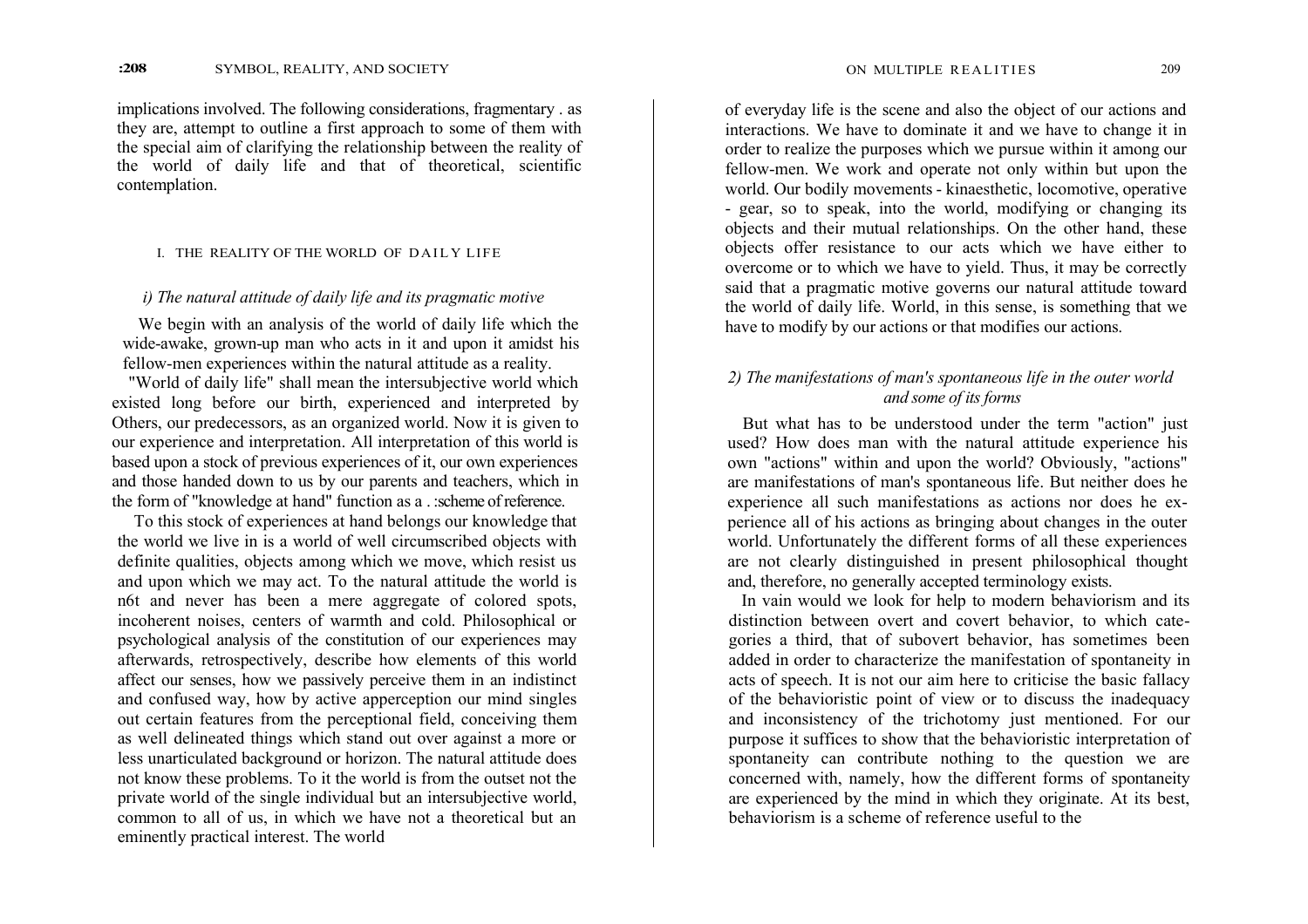observer of other people's behavior. He, and only he, might be interested in considering the activities of men or animals under a relational scheme of reference such as stimulus-response, or organism-environment, and only from his point of view are these categories accessible at all. Our problem, however, is not what occurs to man as a psychophysiological unit, but the attitude he adopts toward these occurrences - briefly, the subjective meaning man bestows upon certain experiences of his own spontaneous life. What appears to the observer to be objectively the same behavior may have for the behaving subject very different meanings or no meaning at all.

Meaning, as has been shown elsewhere,<sup>5</sup> is not a quality inherent in certain experiences emerging within our stream of consciousness but the result of an interpretation of a past experience looked at from the present Now with a reflective attitude. As long as I live *in* my acts, directed toward the objects of these acts, the acts do not have any meaning. They become meaningful if I grasp them as well-circumscribed experiences of the past and, therefore, in retrospection. Only experiences which can be recollected beyond their actuality and which can be questioned about their constitution are, therefore, subjectively meaningful.

But if this characterization of meaning has been accepted, are there any experiences at all of my spontaneous life which are subjectively not meaningful? We think the answer is in the affirmitive. There are the mere physiological reflexes, such as the knee jerk, the contraction of the pupil, blinking, blushing; moreover certain passive reactions provoked by what Leibniz calls the surf of indiscernible and confused small perceptions; furthermore, my gait, my facial expression, my mood, those manifestations of my spontaneous life which result in certain characteristics of my handwriting open to graphological interpretation, etc. All these forms of involuntary spontaneity are experienced while they occur, but without leaving any trace in memory; as experiences they are, to borrow again a term from Leibniz, most suitable for this peculiar problem, perceived but, not apperceived. Unstable and undetachable from surrounding

<sup>5</sup> A. Schutz, *Der sinnhafte Aufbau der sozialen Welt,* and ed., Vienna, 1960, pp. 29-43, 72-93experiences as they are, they can neither be delineated nor recollected. They belong to the category of *essentially actual experiences,* that is, they exist merely in the actuality of being experienced and cannot be grasped by a reflective attitude.<sup>6</sup>

Subjectively meaningful experiences emanating from our spontaneous life shall be called *conduct.* (We avoid the term "behavior" because it includes in present use also subjectively non-meaningful manifestations of spontaneity such as reflexes.) The term "conduct" - as used here - refers to all kinds of subjectively meaningful experiences of spontaneity, be they those of inner life or those gearing into the outer world. If it is permitted to use objective terms in a description of subjective experiences - and after the preceding clarification the danger of misunderstanding no longer exists - we may say that conduct can be overt or covert. The former shall be called *mere doing,* the latter *mere thinking.* However, the term "conduct" as used here does not imply any reference to intent. All kinds of so-called automatic activities of inner or outer life - habitual, traditional, affectual ones - fall under this class, called by Leibniz the "class of empirical behavior."

Conduct which is devised in advance, that is, which is based upon a preconceived project, shall be called *action,* regardless of whether it is overt or covert. As to the latter, it has to be distinguished whether or not there supervenes on the project an intention to realize it - to carry it through, to bring about the projected state of affairs. Such an intention transforms the mere forethought into an aim and the project into a purpose. If an intention to realization is lacking, the projected covert action remains a phantasm, such as a day-dream; if it subsists, we may speak of a purposive action or a *performance.* An example of a covert action which is a performance is the process of projected thinking such as the attempt to solve a scientific problem mentally.

As to the so-called overt actions, that is, actions which gear

• As to the "reflective attitude" cf. Marvin Farber, *The Foundation of Phenomcnolopy,* Cambridge, 1943, pp. 523ff.; also pp. 378ff.; cf. furthermore Dorion Cairns: "An Approach to Phenomenology," in *Philosophical Essays in Memory of Edmund Husserl,* ed. by M. Farber, Cambridge, 1940; p. 8 f. The concept of "essentially actual experiences," however, cannot be found in Husserl's writings. HusserFs view was that, as a matter of principle, every act can be grasped in reflection.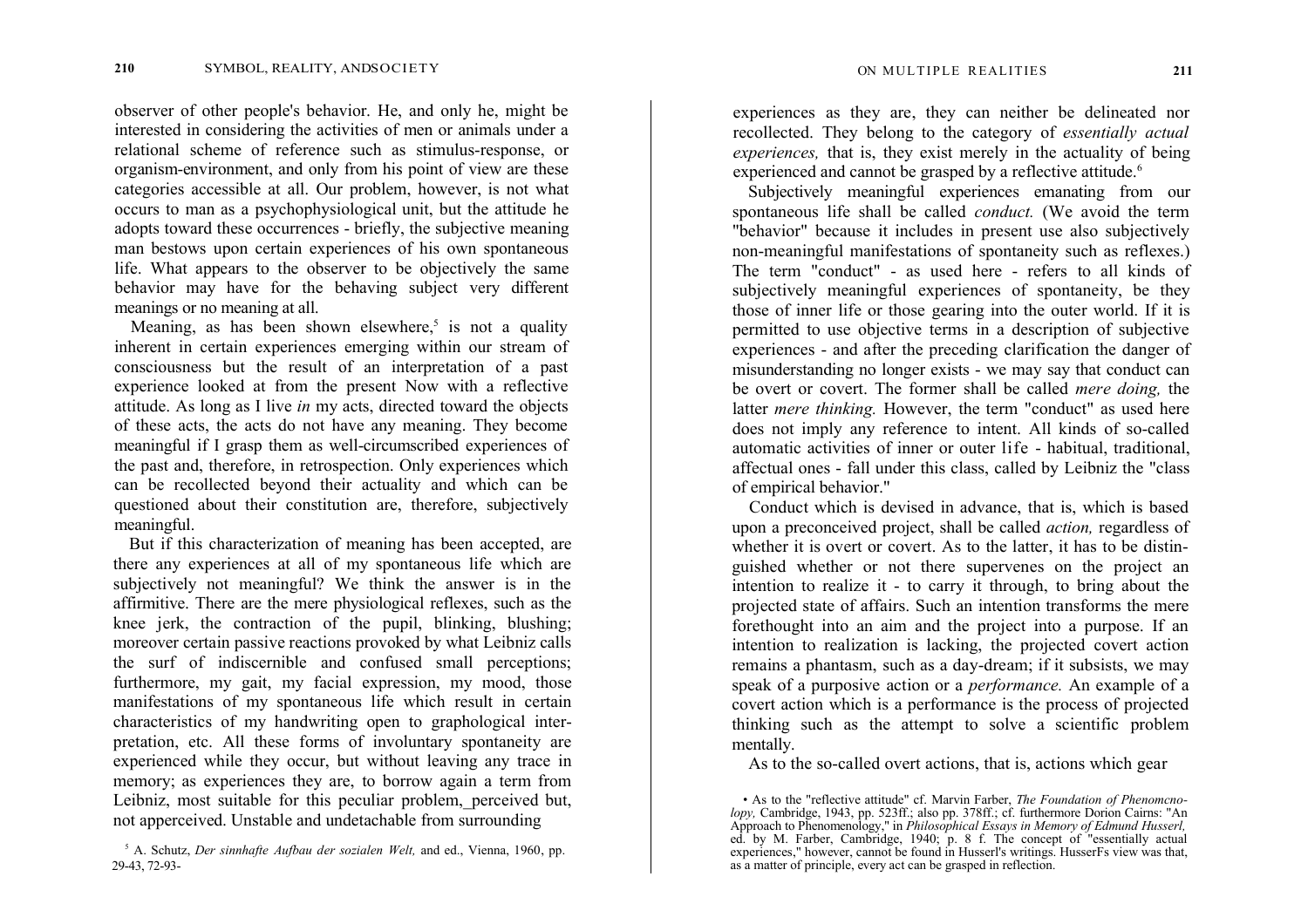into the outer world by bodily movements, the distinction between actions without and those with an intention to realization is not necessary. Any overt action is a performance within the meaning of our definition. In order to distinguish the (covert) performances of mere thinking from those (overt) requiring bodily movements we shall call the latter *working.*

Working, then, is action in the outer world, based upon a project and characterized by the intention to bring about the projected state of affairs by bodily movements. Among all the described forms of spontaneity that of working is the most important one for the constitution of the reality of the world of daily life. As will be shown very soon, the wide-awake self integrates in its working and by its working its present, past, and future into a specific dimension of time; it realizes itself as a totality in its working acts; it communicates with Others through working acts; it organizes the different spatial perspectives of the world of daily life through working acts. But before we can turn to these problems we have to explain what the term "wide-awake self," just used, means.

#### *3) The tensions of consciousness and the attention to life*

One of the central points of Bergson's philosophy is his theory that our conscious life shows an indefinite number of different planes, ranging from the plane of action on one extreme to the plane of dream at the other. Each of these planes is characterized by a specific tension of consciousness, the plane of action showing the highest, that of dream the lowest degree of tension. According to Bergson, these different degrees of tension of our consciousness are functions of our varying interest in life, action representing our highest interest in meeting reality and its requirements, dream being complete lack of interest. *Attention a la vie,* attention to life, is, therefore, the basic regulative principle of our conscious life. It defines the realm of our world which is relevant to us; it articulates our continuously flowing stream of thought; it determines the span and function of our memory; it makes us - in our language - either live within our present experiences, directed toward their objects, or turn back in a reflective

attitude to our past experiences and ask for their meaning.<sup>7</sup> By the term *"wide-awakeness"* we want to denote a plane of consciousness of highest tension originating in an attitude of full attention to life and its requirements. Only the performing and especially the working self is fully interested in life and, hence, wide-awake. It lives within its acts and its attention is exclusively directed to carrying its project into effect, to executing its plan. This attention is an active, not a passive one. Passive attention is the opposite to full awakeness. In passive attention I experience, for instance, the surf of indiscernible small perceptions which are, as stated before, essentially actual experiences and not meaningful manifestations of spontaneity. Meaningful spontaneity may be defined with Leibniz as the effort to arrive at other and always other perceptions. In its lowest form it leads to the delimitation of certain perceptions transforming them into apperception; in its highest form it leads to the performance of working which gears into the outer world and modifies it.

The concept of wide-awakeness reveals the starting point for a legitimate <sup>8</sup> pragmatic interpretation of our cognitive life. The state of full awakeness of the working self traces out that segment of the world which is pragmatically relevant, and these relevances determine the form and content of our stream of thought: the form, because they regulate the tension of our memory and therewith the scope of our past experiences recollected and of our future experiences anticipated; the content, because all these experiences undergo specific attentional

 $7$  The presentation given above does not strictly follow Bergson's terminology but it is hoped that it renders adequately his important thought. Here is a selection of some passages of Bergson's writings significant for our problem: *Essai sur Us donnies immediates de la conscience,* Paris, 1889, pp. 2off; pp. 94-106; *Maliere et Me moire,* Paris, r8g7, pp. 189-195; 224-233; Le reve (1901) [in *L'Energie spirituelle,* Paris, 1919, pp. 108-111]; L'effort intellectuel (1902) *[ibid.,* pp. 164-171]; "Introduction a la metaphysique" (1903) [in *La Pensee et le Mouvant,* Paris, 1934, pp. 233-238]; "Le souvenir du present et la fausse reconnaissance" (1908) *[L'Energie spirituelle,* pp. I2g-i37]; "La conscience et la vie" (1911) *[ibid.,* pp. 15-18]; "La perception du changement" (1911) [in *La Pensee et le Mouvant,* pp. 171-175; pp. igo-igs]; "Fant&mes de vivants" et "recherche psychique" (1913) *[L'Energie spirituelle,* pp. 80-84]; "De la position des problemes" (1922) *[La Pensee et le Mouvant,* pp. giff].

<sup>8</sup> With very few exceptions, vulgar pragmatism does not consider the problems of the constitution of conscious life involved in the notion of an *ego agens* or *homo faber* from which as a giveness most of the writers start. For the most part, pragmatism is, therefore, just a common-sense description of the attitude of man within the world of working in daily life, but not a philosophy investigating the presuppositions of such a situation.

*, \,*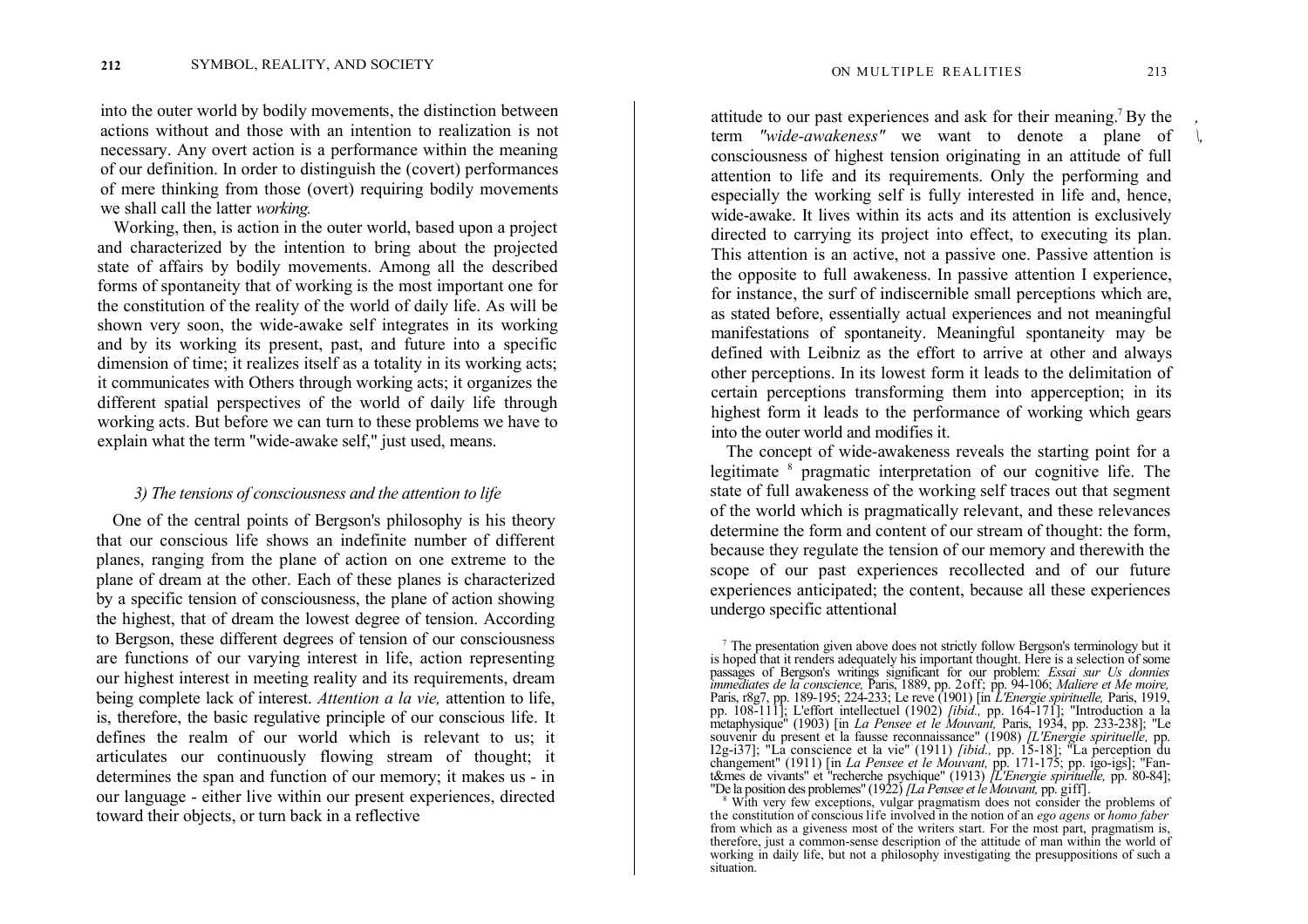modifications by the preconceived project and its carrying into effect. This leads us immediately into an analysis of the time dimension in which the working self experiences its own acts.

### *4) The time perspectives of the "ego agens" and their unification*

We start by making a distinction that refers to actions in general, covert and overt between action as an ongoing process, as acting in progress *(actio)* on the one hand, and action as performed act, as the thing done *(actum)* on the other hand. Living in my acting-in-progress, I am directed toward the state of affairs to be brought about by this acting. But, then, I do not have in view my experiences of this ongoing process of acting. In order to bring them into view I have to turn back with a reflective attitude to my acting. As Dewey once formulated it, I have to stop and think. If I adopt this reflective attitude, it is, however, not my ongoing acting that I can grasp. What alone I can grasp is rather my performed act (my past acting) or, if my acting still continues while I turn back, the performed initial phases (my present acting). While I lived in my acting in progress it was an element of my vivid present. Now this present has turned into past, and the vivid experience of my acting in progress has given place to my recollection of having acted or to the retention of having been acting. Seen from the actual present in which I adopt the reflective attitude, my past or present perfect acting is conceivable only in terms of acts performed by me.

Thus I may either live in the ongoing process of my acting, directed toward its object, and experience my acting in the Present Tense *(modo presenti),* or I may, so to speak, step out of the ongoing flux and look by a reflective glance at the acts performed in previous processes of acting in the Past Tense or Present Perfect Tense *(modo praeterito).* This does not mean that -according to what was stated in a previous section - merely the performed acts are meaningful but not the ongoing actions. We have to keep in mind that, by definition, action is always based upon a preconceived project, and it is this reference to the preceding project that makes both the acting and the act meaningful.

But what is the time structure of a projected action? When projecting my action, I am, as Dewey puts it, $9$  rehearsing my future action in imagination. This means, I anticipate the outcome of my future action. I look in my imagination at this anticipated action as the thing which *will have been* done, the act which *will have been* performed by me. In projecting, I look at my act in the Future Perfect Tense, I think of it *modo futuri exacti.* But these anticipations are empty and may or may not be fulfilled by the action once performed. The past or present perfect act, however, shows no such empty anticipations. What was empty in the project has or has not been fulfilled. Nothing remains unsettled, nothing undecided. To be sure, J may remember the open anticipations involved in projecting the act and even the protentions accompanying my living in the ongoing process of my acting. But now, in retrospection, I remember them in terms of my *past* anticipations, which have or have not come true. Only the performed act, therefore, and never the acting in progress can turn out as a success or failure.

What has been stated so far holds good for all kinds of actions. But now we have to turn to the peculiar structure of working as bodily performance in the outer world. Bergson's and also Husserl's investigations have emphasized the importance of our bodily movements for the constitution of the outer world and its time perspective. We experience our bodily movements simultaneously on two different planes: inasmuch as they are movements in the outer world we look at them as events happening in space and spatial time, measurable in terms of the path run through; inasmuch as they are experienced together from within as happening changes, as manifestations of our spontaneity pertaining to our stream of consciousness, they partake of our inner time or *duree.* What occurs in the outer world belongs to the same time dimension in which events in inanimate nature occur. It can be registered by appropriate devices and measured by our chronometers. It is the spatialized, homogeneous time which is the universal form of objective or cosmic time. On the other hand, it is the inner time or *duree* within which our actual experiences are connected with the past by recollections and retentions and

<sup>•</sup> *Human Nature and Conduct,* New York, 1922, Part III, Section III: "The Nature of Deliberation."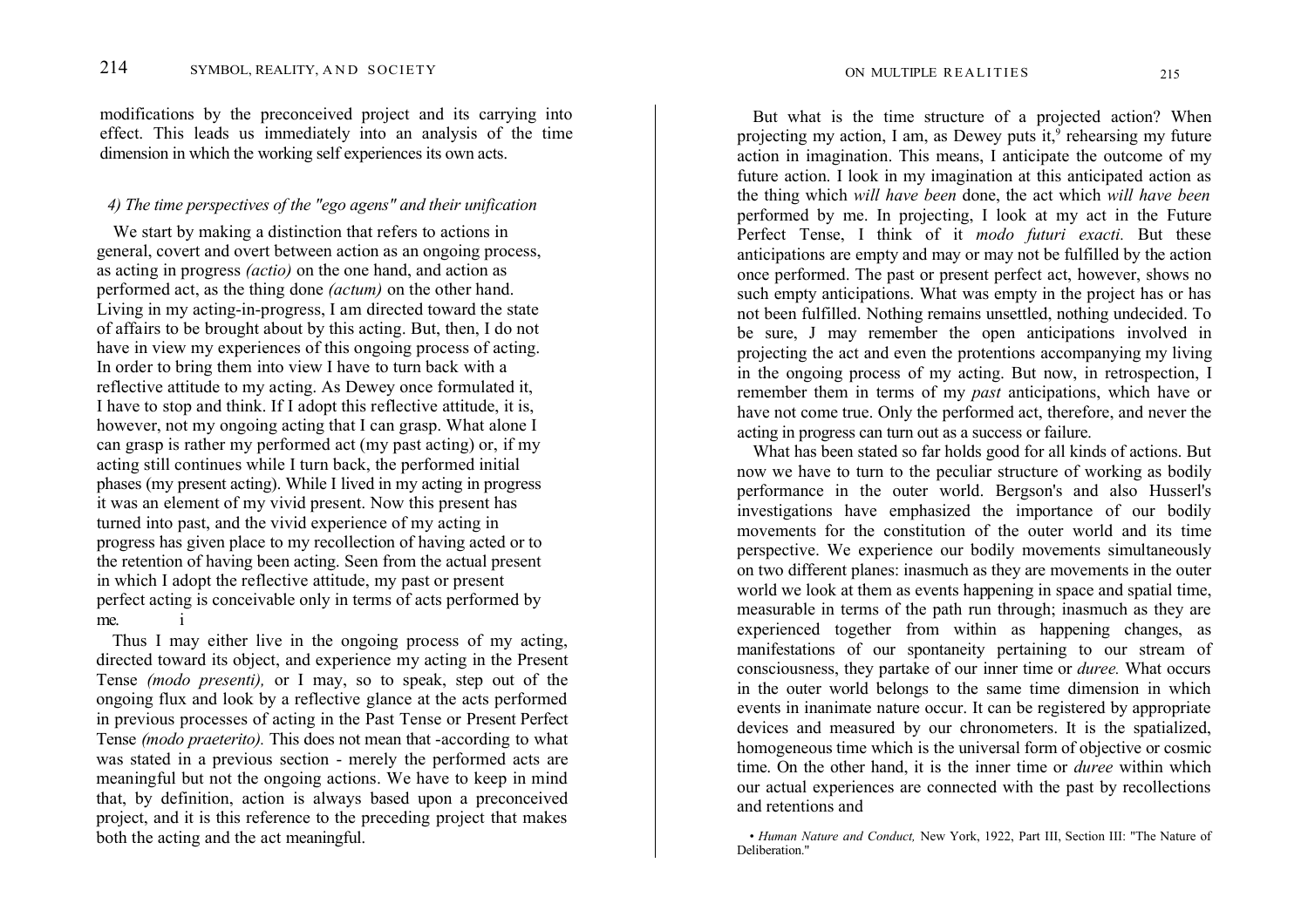with the future by protentions and anticipations. In and by our bodily movements we perform the transition from our *dur&e* to the spatial or cosmic time, and our working actions partake of both. In simultaneity we experience the working action as a series of events in outer and in inner time, unifying both dimensions into a single flux which shall be called the *vivid present.* The vivid present originates, therefore, in an intersection of *duree* and cosmic time.

Living in the vivid present in its ongoing working acts, directed toward the objects and objectives to be brought about, the working self experiences itself as the originator of the ongoing actions and, thus, as an undivided total self. It experiences its bodily movements from within; it lives in the correlated essentially actual experiences which are inaccessible to recollection and reflection; its world is a world of open anticipations. The working self, and only the working self, experiences all this *modo presenti* and, experiencing itself as the author of this ongoing working, it realizes itself as a unity.

But if the self in a reflective attitude turns back to the working acts performed and looks at them *modo praeterito* this unity goes to pieces. The self which performed the past acts is no longer the undivided total self, but rather a partial self, the performer of this particular act that refers to a system of correlated acts to which it belongs. This partial self is merely the taker of a role or - to use with all necessary reserve a rather equivocal term which James and Mead have introduced into the literature - a Me.

We cannot enter here into a thorough discussion of the difficult implications here involved. This would require a presentation and criticism of G. H. Mead's rather incomplete and inconsistent attempt to approach these problems. We restrict ourselves to pointing to the distinction Mead makes between the totality of the acting self, which he calls the "I," and the partial selves of performed acts, the takers of roles, which he calls the "Me's." So far, the thesis presented in this paper converges with Mead's analysis. And there is, furthermore, agreement with Mead's statement that the "I" gets into experience only after it has carried out the act and thus appears

experientially as a part of the Me, that is, the Me appears in our experience in memory.<sup>10</sup>

For our purpose the mere consideration that the inner experiences of our bodily movements, the essentially actual experiences, and the open anticipations escape the grasping by the reflective attitude shows with sufficient clearness that the past self can never be more than a partial aspect of the total one which realizes itself in the experience of its ongoing working.

One point relating to the distinction between (overt) working and (covert) performing has to be added. In the case of a mere performance, such as the attempt to solve a mathematical problem mentally, I can, if my anticipations are n0t fulfilled by the outcome and I am dissatisfied with the result, cancel the whole process of mental operations and restart from the beginning. Nothing will have changed in the outer world, no vestige of the annulled process will remain. Mere mental actions are, in this sense, revocable. Working, however, is irrevocable. My work has changed the outer world. At best, I may restore the initial situation by countermoves but I cannot make undone what I have done. T hat is why - from the moral and legal point of view  $- Z I$  am responsible for my deeds but not for my thoughts. That is also why I have the freedom of choice between several possibilities merely with respect to the mentally projected work, before this work has been carried through in the outer world or, at least, while it is being carried through in vivid present, and, thus, still open to modifications. In terms of the past there is no possibility for choice. Having realized my work or at least portions of it, I chose once for all what has been done and have now to bear the consequences. I cannot choose what I want to have done.

<sup>10</sup> Cf. G. H. Mead, *Mind, Self, and Society,* Chicago, 1934, pp. 173-175, 196-198, 203; "The Genesis of the Self," reprinted in *The Philosophy of the Present,* Chicago, 1932, pp. 176-195, esp. pp. i84ff.; "What Social Objects Must Psychology Presuppose?," *Journal of Philosophy* Vol. VIII, 1910, pp. 174-180; "The Social Self," *Journal of Philosophy,* Vol. X, 1913, pp. 374-380. See also Alfred Stafford Clayton's excellent book on G. H. Mead: *Emergent Mind and Education,* New York, 1943, pp. 136-141, esp. p. 137. It is doubtless Mead's merit to have seen the relations between act, self, memory, time, and reality. The position of the present paper is of course not reconcilable with Mead's theory of the social origin of the self and with his (modified) behaviorism which induces him to interpret all the beforementioned phenomena in terms of stimulus-response. There is much more truth in the famous chapter  $(X)$  of James" *Principles of Psychology,* in which not only the distinction between Me and I can be found, but also its reference to bodily movements, memory, and the sense of time.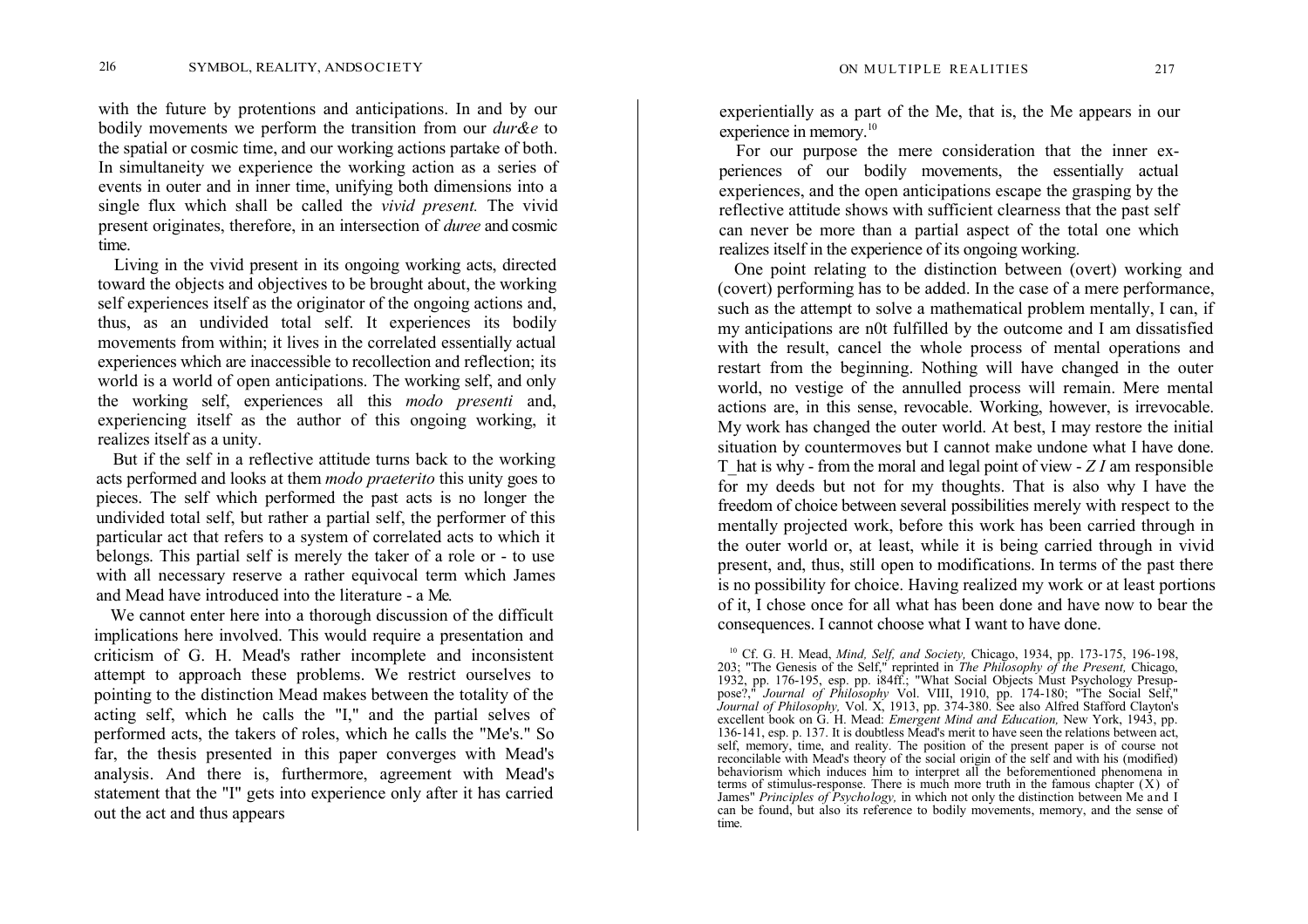So far our analysis has dealt with the time structure of action -and, as a corollary, with the time structure of the self - within the insulated stream of consciousness of the single individual, as if the wide-awake man within the natural attitude could be thought of as separated from his fellow-men. Such a fictitious abstraction was, of course, merely made for the sake of clearer presentation of the problems involved. We have now to turn to the social structure of the world of working.

### *5) The social structure of the world of daily life*

We stated before that the world of daily life into which we are born is from the outset an intersubjective world. This implies on the one hand that this world is not my private one but common to all of us; on the other hand that within this world there exist fellow-men with whom I am connected by manifold social relationships. I work not only upon inanimate things but also upon my fellow-men, induced by them to act and inducing them to react. Without entering here into a detailed discussion of the structure and constitution of social relationship, we may mention just as an example of one of its many forms that my performed acts may motivate the Other to react, and vice versa. My questioning the Other, for instance, is undertaken with the intention of provoking his answer, and his answering is motivated by my question. This is one of the many types of "social actions." It is that type in which the "in-order-to motives" of my action become "because motives" of the partner's reaction.\*

Social actions involve communication, and any communication is necessarily founded upon acts of working. In order to communicate with Others I have to perform overt acts in the outer world which are supposed to be interpreted by the Others as signs of what I mean to convey. Gestures, speech, writing, etc., .are based upon bodily movements. So far, the behavioristic interpretation of communication is justified. It goes wrong by identifying the vehicle of communication, namely the working act, with the communicated meaning itself.

Let us examine the mechanism of communication from the point of view of the interpreter. I may find as given to my

« See "Choosing Among Projects of Action," p. 69 f. (M.N.)

interpretation either the ready-made outcome of the Other's communicating acts or I may attend in simultaneity the ongoing process of his communicating actions as they proceed. The former is, for instance, the case, if I have to interpret a signpost erected by the Other or an implement produced by him. The latter relation prevails, if I am listening to my partner's talk. (There are many variations of these basic types, such as the reading of the Other's letter in a kind of quasi-simultaneity with the ongoing communicating process.) He builds up the thought he wants to convey to me step by step, adding word to word, sentence to sentence, paragraph to paragraph. While he does so, my interpreting actions follow his communicating ones, in the same rhythm. We both, I and the Other, experience the ongoing process of communication in a vivid present. Articulating his thought, while speaking, in phases, the communicator does not merely experience what he actually utters; a complicated mechanism of retentions and anticipations connects within his stream of consciousness one element of his speech with what preceded and what will follow to the unity of the thought he wants to convey. All these experiences belong to his inner time. And there are, on the other hand, the occurrences of his speaking, brought about by him in the spatiah'zed time of the outer world. Briefly, the communicator experiences the ongoing process of communicating as a working in his vivid present.

And I, the listener, experience for my part my interpreting actions also as happening in my vivid present, although this interpreting is not a working, but merely a performing within the meaning of our definitions. On the one hand, I experience the occurrences of the Other's speaking in outer time; on the other hand, I experience my interpreting as a series of retentions and anticipations happening in my inner time interconnected by my aim to understand the Other's thought as a unit.

Now let us consider that the occurrence in the outer world - the communicator's speech - is, while it goes on, an element common to his and my vivid present, both of which are, therefore, simultaneous. My participating in simultaneity in the ongoing process of the Other's communicating establishes therefore a new dimension of time. He and I, *we* share, while the process lasts, a common vivid present, *our* vivid present, which enables him and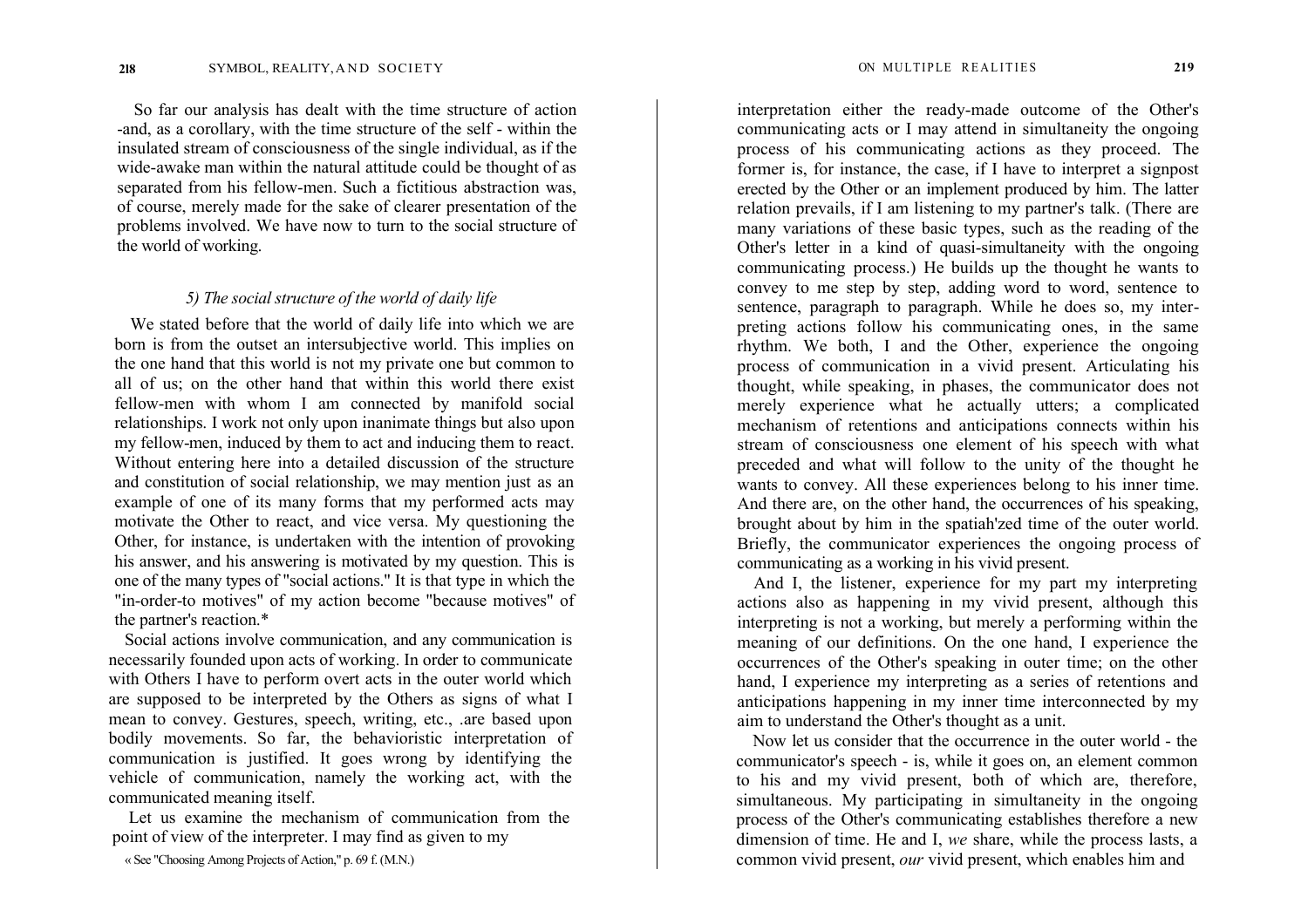me to say: *"We* experienced this occurrence together." By the We-relation, thus established, we both - he, addressing himself to me, and I, listening to him, - are living in our mutual vivid present, directed toward the thought to be realized in and by the communicating process. We grow older together.

So far our analysis of communication in the vivid present of the We-relation has been restricted to the time perspective involved. We have now to consider the specific functions of the Other's bodily movements as an expressional field open to interpretation as signs of the Other's thought. It is clear that the extension of this field, even if communication occurs in vivid present, may vary considerably. It will reach its maximum if there exists between the partners community not only of time but also of space, that is, in the case of what sociologists call a face-to-face relation.

To make this clearer let us keep to our example of the speaker and the listener and analyze the interpretable elements included in such a situation. There are first the words uttered in the meaning they have according to dictionary and grammar in the language used plus the additional fringes they receive from the context of the speech and the supervening connotations originating in the particular circumstances of the speaker. There is, furthermore, the inflection of the speaker's voice, his facial expression, the gestures which accompany his talking. Under normal circumstances merely the conveyance of the thought by appropriately selected words has been projected by the speaker and constitutes, therefore, "working" according to our definition. The other elements within the interpretable field are from the speaker's point of view not planned and, therefore, at best mere conduct (mere doing) or even mere reflexes and, then, essentially actual experiences without subjective meaning. Nevertheless, they, too, are integral elements of the listener's interpretation of the Other's state of mind. The community of space permits the partner to apprehend the Other's bodily expressions not merely as events in the outer world, but as factors of the communicating process itself, although they do not originate in working acts of the communicator.

Not only does each partner in the face-to-face relationship share the other in a vivid present; each of them with all manifestations of his spontaneous life is also an element of the other's surroundings; both participate in a set of common experiences of the outer world into which cither's working acts may gear. And, finally, in the face-to-face relationship (and only in it) can the partner look at the self of his fellow-man as an unbroken totality in a vivid present. This is of special importance because, as shown before, I can look at my own self only *modo praeterito* and then grasp merely a partial aspect of this my past self, myself as a performer of a role, as a Me.

All the other manifold social relationships are derived from the originary experiencing of the totality of the Other's self in the community of time and space. Any theoretical analysis of the notion of environment" - one of the least clarified terms used in present social sciences - would have to start from the face-to-face relation as a basic structure of the world of daily life.

We cannot enter here into the details of the framework of these derived relationships. For our problem it is important that in none of them does the self of the Other become accessible to the partner as a unity. The Other appears merely as a partial self, as originator of these and those acts, which I do not share in a vivid present. The shared vivid present of the We-relation presupposes co-presence of the partners. To each type of derived social relationship belongs a particular type of time perspective which is derived from the vivid present. There is a particular quasi-present in which I interpret the mere outcome of the Other's communicating - the written letter, the printed book - without having participated in the ongoing process of communicating acts. There are other time dimensions in which I am connected with contemporaries I never met, or with predecessors or with successors; historical time, in which I experience the actual present as the outcome of past events; and many more. All of these time perspectives can be referred to a vivid present: my own actual or former one, or the actual or former vivid present of my fellow-man with whom, in turn, I am connected in an originary or derived vivid present. All this occurs in the different modes of potentiality or quasi-actuality, each type having its own forms of temporal diminution and augmentation and its appurtenant style of skipping in a direct move or "knight's move." There are furthermore the different forms of overlapping and interpenetrat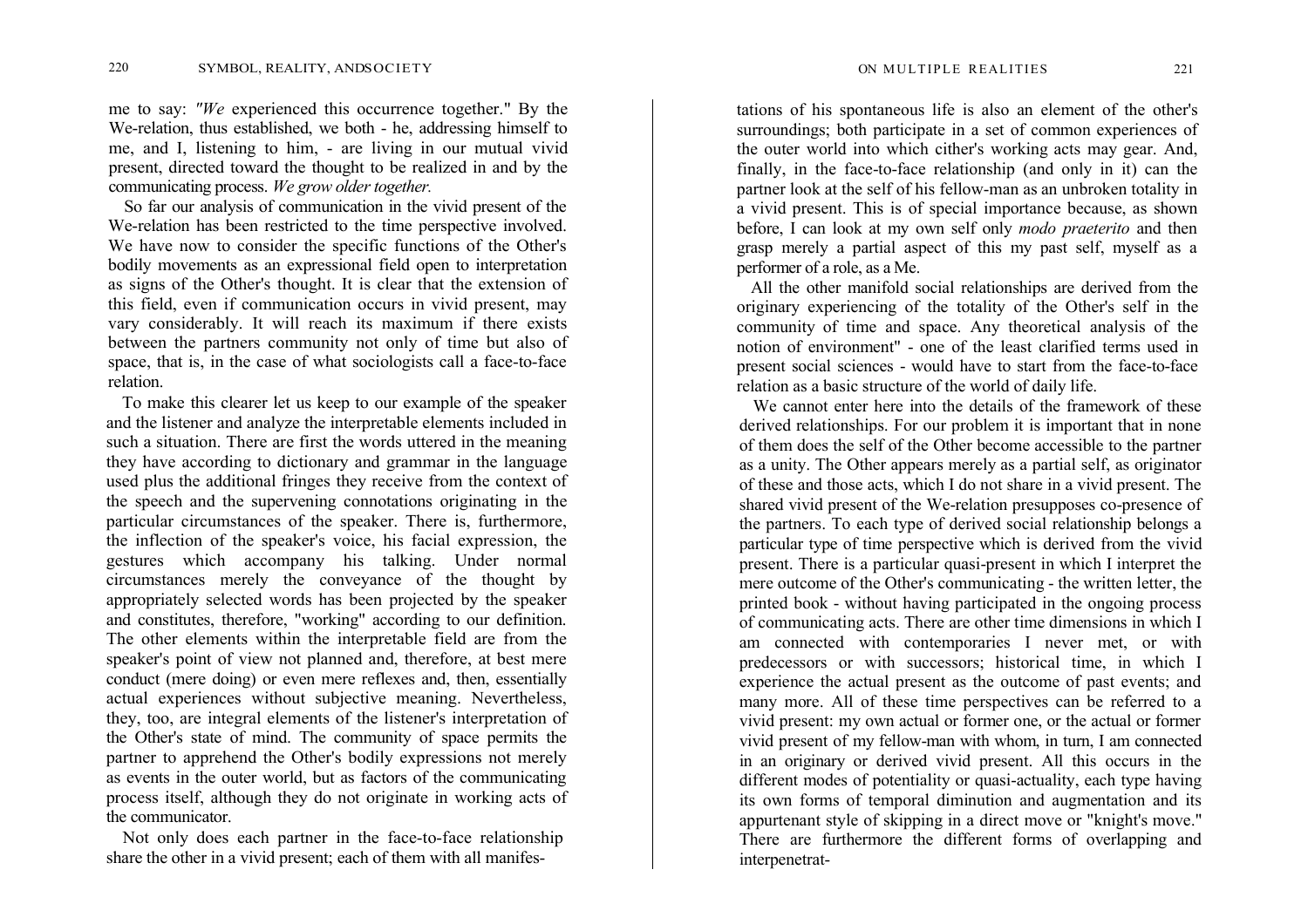ing of these different perspectives, their being put into and out of operation by a shift from one to the other and a transformation of one into the other, and the different types of synthesizing and combining or isolating and disentangling them. Manifold as these different time perspectives and their mutual relations are, they all originate in an intersection of *duree* and cosmic time.

In and by our social life within the natural attitude they are apprehended as integrated into a single supposedly homogeneous dimension of time which embraces not only all the individual time perspectives of each of us during his wide-awake life but which is common to all of us. We shall call it the civic or *standard time.* It, too, is an intersection of cosmic time and inner time, though, as to the latter, merely of a peculiar aspect of inner time -that aspect in which the wide-awake man experiences his working acts as events within his stream of consciousness. Because standard time partakes of cosmic time, it is measurable by our clocks and calendars. Because it coincides with our inner sense of time in which we experience our working acts, if - and only if - we are wide-awake, it governs the system of our plans under which we subsume our projects, such as plans for life, for work and leisure. Because it is common to all of us, standard time makes an intersubjective coordination of the different individual plan systems possible. Thus, to the natural attitude, the civic or standard time is in the same sense the universal temporal structure of the intersubjective world of everyday life within the natural attitude, in which the earth is its universal spatial structure that embraces the spatial environments of each of us.

### *6) The strata of reality in the everyday world of working*

The wide-awake man within the natural attitude is primarily interested in that sector of the world of his everyday life which is within his scope and which is centered in space and time around himself. The place which my body occupies within the world, my actual Here, is the starting point from which I take my bearing in space. It is, so to speak, the center  $\theta$  of my system of coordinates. Relatively to my body I group the elements of my surroundings under the categories of right and left, before and behind, above and below, near and far, and so on. And in a

similar way my actual Now is the origin of all the time perspectives under which I organize the events within the world such as the categories of fore and aft, past and future, simultaneity and succession, etc.

Within this basic scheme of orientation, however, the world of working is structurized in various strata of reality. It is the great merit of Mead<sup>u</sup> to have analyzed the structurization of the reality at least of the physical thing in its relationship to human action, especially to the actual manipulation of objects with the hands. It is what he calls the "manipulatory area" which constitutes the core of reality. This area includes those objects which are both seen and handled, in contradistinction to the distant objects which cannot be experienced by contact but still lie in the visual field. Only experiences of physical things within the manipulatory area permit the basic test of all reality, namely resistance, only they define what Mead calls the "standard sizes" of things which appear outside the manipulatory area in the distortions of optical perspectives.

This theory of the predominance of the manipulatory area certainly converges with the thesis suggested by this paper, namely, that the world of our working, of bodily movements, of manipulating objects and handling things and men constitutes the specific reality of everyday life. For our purpose, however, the otherwise most important distinction between objects experienced by contact and distant objects is not of primary importance. It could easily be shown that this dichotomy originates in Mead's basic behavioristic position and his uncritical use of the stimulusresponse scheme. We, on the other hand, are concerned with the natural attitude of the wide-awake, grown-up man in daily life. He always disposes of a stock of previous experiences, among them the notion of distance as such and of the possibility of overcoming distance by acts of working, namely locomotions. In the natural attitude the visual perception of the distant object implies, therefore, the anticipation that the distant object can be brought into contact by locomotion, in which case the distorted perspective of the objects will disappear and their "standard sizes" reestablished. This anticipation like

**<sup>11</sup>** *The Philosophy o/ the Present,* Chicago, 1932, pp. 124!!.; *The Philosophy of the Act,* Chicago, 1938, pp. 103-106, I2iff., I5iff., 190-192,196-197, 282-284.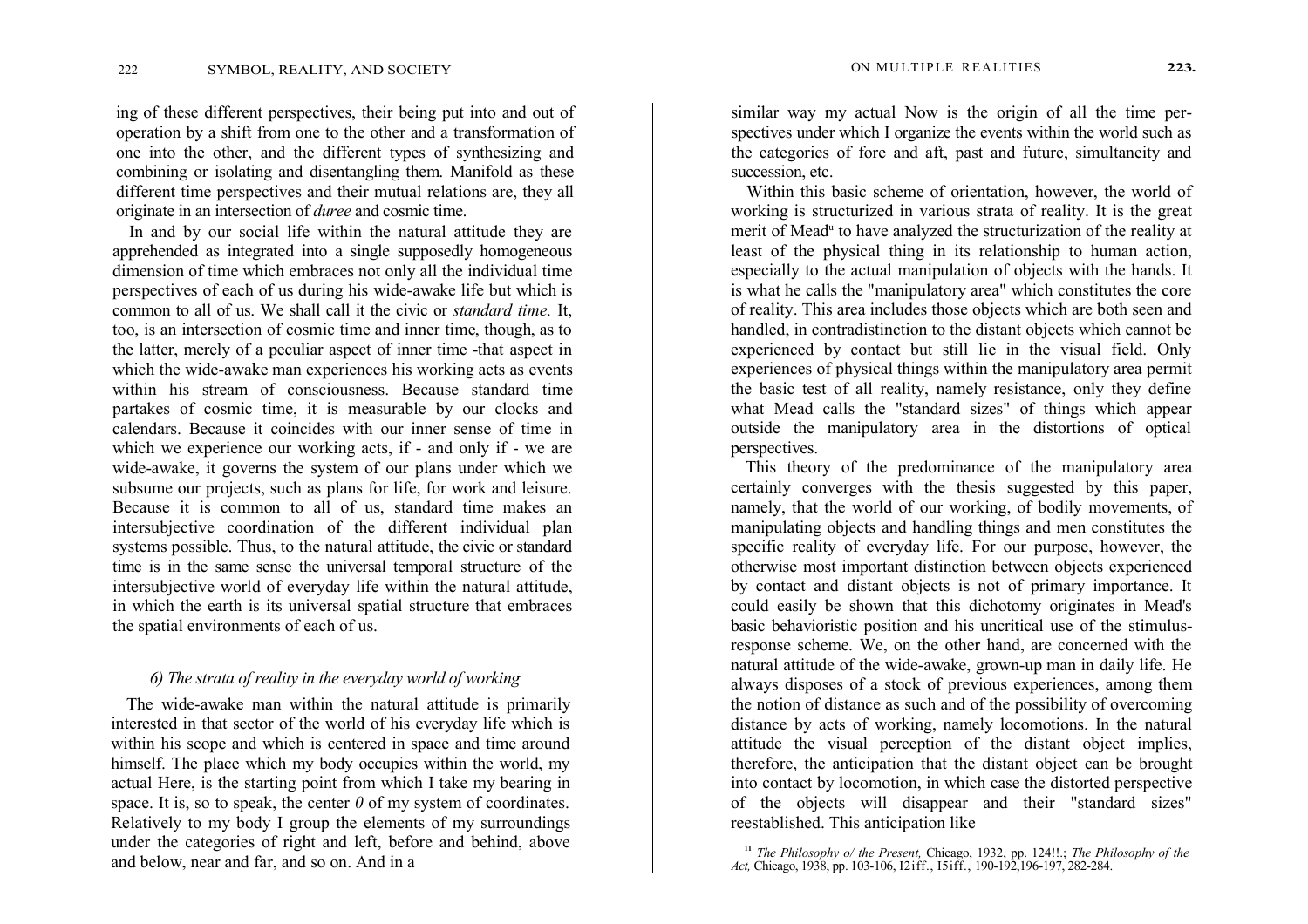-any other may or may not stand the test of the supervening -actual experience. Its refutation by experience would mean that the distant object under consideration does not pertain to the world of my working. A child may request to touch the stars. To the grown-up within the natural attitude they are shining points outside the sphere of his working, and this holds true even if he uses their position as a means for finding his bearings.

For our purposes, therefore, we suggest calling the stratum of the world of working which the individual experiences as the kernel of his reality the *world within his reach.* This world of his includes not only Mead's manipulatory area but also things within the scope of his view and the range of his hearing, moreover not only the realm of the world open to his actual but also the adjacent ones of his potential working. Of course, these realms have no rigid frontiers, they have their halos and open horizons and these are subject to modifications of interests and attentional attitudes. It is clear that this whole system of "world within my reach" undergoes changes by any of my locomotions; by displacing my body I shift the center *0* of my system of coordinates, and this alone changes all the numbers (coor-

-dinates) pertaining to this system.

We may say that the world within my actual reach belongs essentially to the present tense. The world within my potential reach, however, shows a more complicated time structure. At least two zones of potentiality have to be distinguished. To the first, which refers to the past, belongs what was formerly within my actual reach and what, so I assume, can be brought back into my actual reach again *(world within restorable reach).* The assumption involved is based upon the idealizations, governing . all conduct in the natural sphere, namely, that I may continue to act as I have acted so far and that I may again and again recommence the same action under the same conditions. Dealing

-with the universal role of these idealizations for the foundation of logic and especially pure analytic, Husserl calls them the . idealizations of the "and so on" and of the "I can do it again," the latter being the subjective correlate of the former.<sup>12</sup> To give an example: By an act of locomotion there came out of my reach -what was formerly "world within my reach." The shifting of the

center *0* of my system of coordinates has turned my former world in the *hie* into a world now in the *illic.<sup>13</sup>* But under the idealization of the "I can do it again" I assume that I can retransform the actual *illic* into a new *hie.* My past world within my reach has under this idealization the character of a world which can be brought back again within my reach. Thus, for instance, my past manipulatory area continues to function in my present as a potential manipulatory area in the mode of *illic* and has now the character of a specific chance of restoration.\*

As this first zone of potentiality is related with the past, so is the second one based upon anticipations of the future. Within my potential reach is also the world which neither is nor ever has been within my actual reach but which is nevertheless attainable under the idealization of "and so on" *(world within attainable reach).* The most important instance of this second zone of potentiality is the world within the actual reach of my contemporaneous fellow-man. For example, his manipulatory area does not - or at least does not entirely <sup>14</sup> - coincide with my manipulatory area because it is only to him a manipulatory area in the mode of the *hie,* but to me in the mode of the *illic.* Nevertheless, it is my attainable manipulatory area which would be my actual manipulatory area if I were in his place and indeed will turn into an actual one by appropriate locomotions.<sup>15</sup>

What has been stated with respect to the manipulatory area of the contemporaneous fellow-man holds good quite generally for the world within your, within their, within someone's reach. This implies not only world within the Other's actual reach, but also worlds within his restorable or attainable reach, and the whole system thus extended over all the different strata of the social world shows altogether all the shades originating in the perspectives of sociality such as intimacy and anonymity, strangeness

<sup>13</sup> The terminology follows that used by Husserl in his *Miditations Cartisiennes* Sees.  $5_3$ ff.

\* Cf. "Phenomenology and the Social Sciences," p. *itji.* and "Sartre's Theory of the Alter Ego," p. zoif. (M.N.)

la *Formate und transzendentalc Logik,* Sec. 74, p. 167.

<sup>&</sup>lt;sup>14</sup> In the face-to-face relation - and this is an additional peculiarity of this paramount social relationship - the world within my reach and that within my partner's reach overlap and there is at least a sector of a world within my and his common reach.

<sup>&</sup>lt;sup>15</sup> G. H. Mead in his essay "The Objective Reality of Perspectives," reprinted in the *Philosophy of the Present,* comes to a similar conclusion: "Present reality is a possibility. It is what would be if we were there instead of here" (p. 173).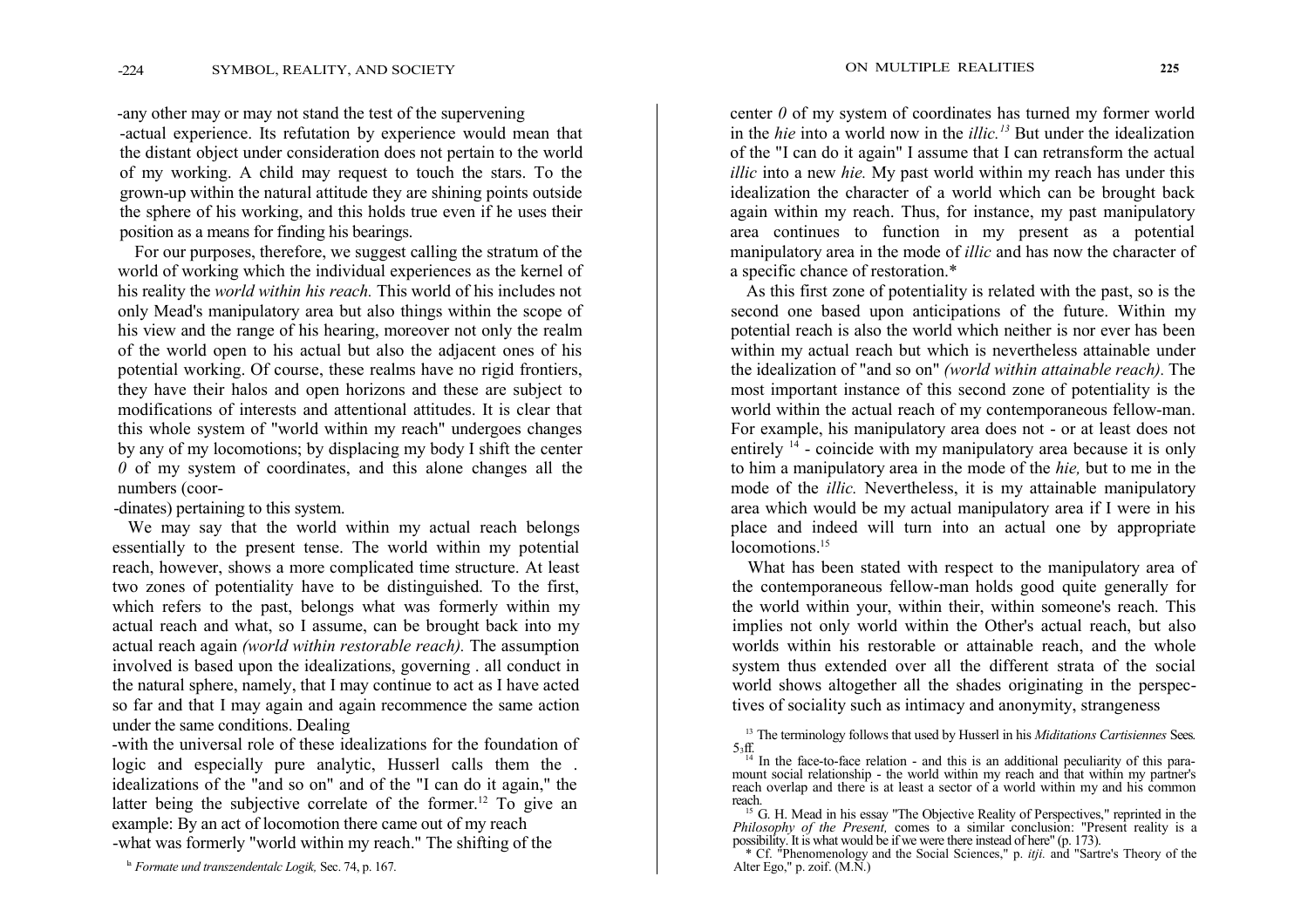and familiarity, social proximity and social distance, etc., which govern my relations with consociates, contemporaries, predecessors, and successors. All this cannot be treated here. For our purposes it is enough to show that the whole social world is a world within my attainable reach, having its specific chances of attainment.

Yet the specific chances of restoration, peculiar to the first, and of attainment, peculiar to the second zone of potentiality, are by no means equal. As to the former, we have to consider that what is now to me a mere chance of restorable reach was previously experienced by me as being within my actual reach. My past working acts performed and even the actions which in the past I had merely projected pertained to my world then within actual reach. On the other hand, they are related with my present state of mind which is as it is because the now past reality was once a present one. The anticipated possible reactualization of the once actual world within my reach is, therefore, founded upon reproductions and retentions of my own past experiences of fulfillments. The chance of restoring the once actual reach is, then, a maximal one.

The second zone of potentiality refers anticipatorily to future states of my mind. It is not connected with my past experiences, except by the fact that its anticipations (as all anticipations) originate in and have to be compatible with the stock of my past experiences actually at hand. These experiences enable me to weigh the likelihood of carrying out my plans and to estimate my powers. It is clear that this second zone is not at all homogeneous but subdivided into sectors of different chances of attainment. These chances diminish in proportion with the increasing spatial, temporal, and social distance of the respective sector from the actual center of my world of working. The greater the distance the more uncertain are my anticipations of the attainable actuality, until they become entirely empty and unrealizable.

## *j) The world of working as paramount reality; the fundamental anxiety; the epoche of the natural attitude*

The world of working as a whole stands out as paramount over against the many other sub-universes of reality. It is the world of

physical things, including my body; it is the realm of my locomotions and bodily operations; it offers resistances which require effort to overcome; it places tasks before me, permits me to carry through my plans, and enables me to succeed or to fail in my attempt to attain my purposes. By my working acts I gear into the outer world, I change it; and these changes, although provoked by my working, can be experienced and tested both by myself and others, as occurrences within this world independently of my working acts in which they originated. I share this world and its objects with Others; with Others, I have ends and means in common; I work with them in manifold social acts and relationships, checking the Others and checked by them. And the world of working is the reality within which communication and the interplay of mutual motivation becomes effective. It can, therefore, be experienced under both schemes of reference, the causality of motives as well as the teleology of purposes.

As we stated before, this world is to our natural attitude in the first place not an object of our thought but a field of domination. We have an eminently practical interest in it, caused by the necessity of complying with the basic requirements of our life. But we are not *equally* interested in all the strata of the world of working. The selective function of our interest organizes the world in both respects - as to space and time - in strata of major or minor relevance. From the world within my actual or potential reach those objects are selected as primarily important which actually are or will become in the future possible ends or means for the realization of my projects, or which are or will become dangerous or enjoyable or otherwise relevant to me. I am constantly anticipating the future repercussions I may expect from these objects and the future changes my projected working will bring about with respect to them.

1 et us make clearer what is meant by "relevance" in this context. I am, for instance, with the natural attitude, passionately interested in the results of my action and especially in the question whether my anticipations will stand the practical test. As we have seen before, all anticipations and plans refer to previous experiences now at hand, which enable me to weigh my chances. But that is only half the story. *What* I am anticipating is one thing, the other, *why* I anticipate certain occurrences at